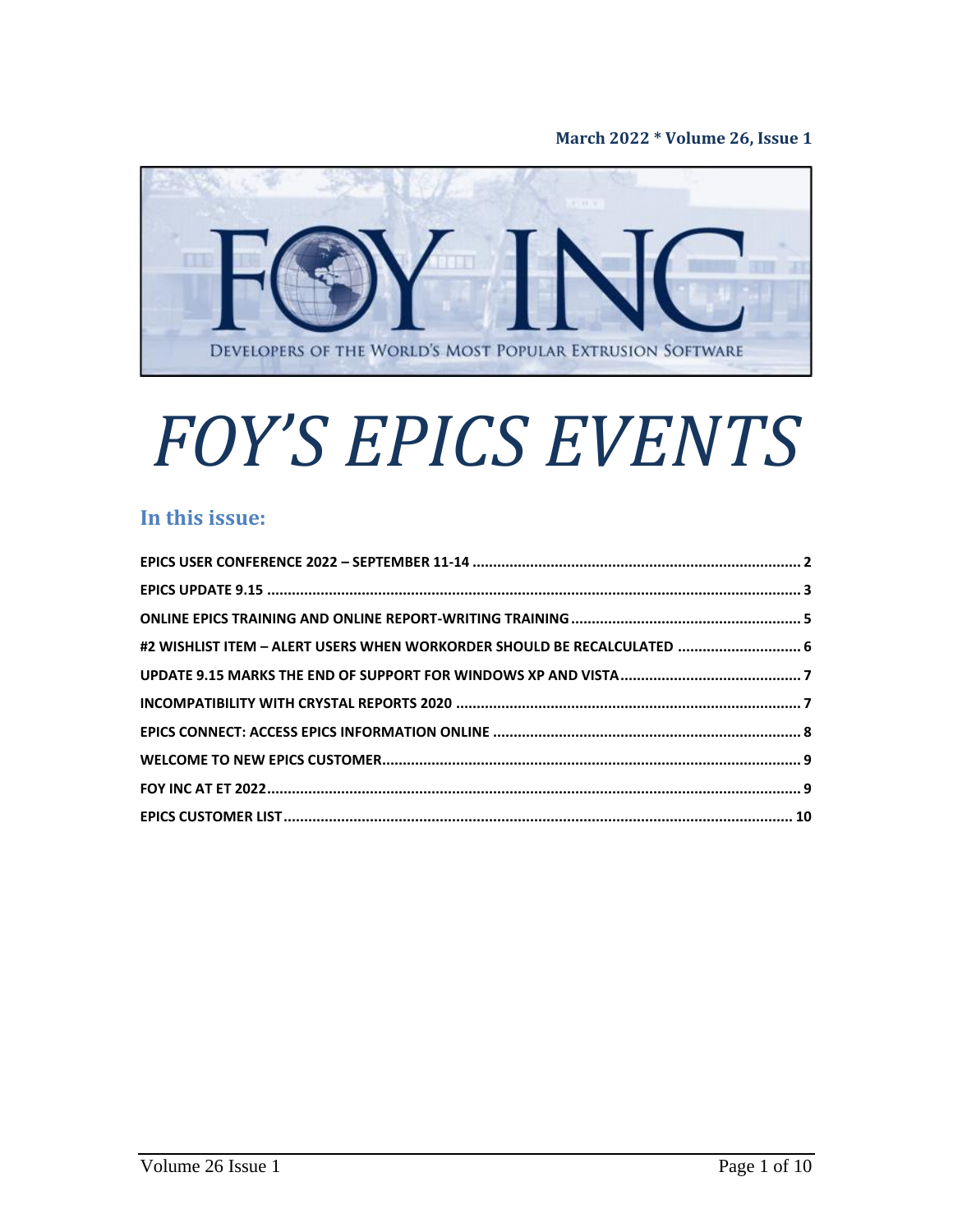## <span id="page-1-0"></span>**EPICS User Conference 2022 – September 11-14**

EPICS User Conference 2022 will meet **September 11-14** at the Wyndham Grand Clearwater Beach hotel in Clearwater, Florida. The conference will begin with a reception on Sunday the 11<sup>th</sup>, then two days of general session, followed by the everpopular Training Day where we take a deep dive into the newest EPICS features.

The EPICS User Conference is one of the largest annual gatherings of the aluminum extrusion industry. At the conference you will meet other people who do the same type of work that you do. It is a great time to share experiences and learn from each other. It will make you better at what you do and is valuable both to you and to your company.

We will discuss the many new features added in the past year and get your ideas of what should become part of EPICS in the year ahead. More information regarding topics, schedule and pricing will be available soon on our website [www.foyinc.com.](http://www.foyinc.com/) Registration for the conference will begin April  $1<sup>st</sup>$ . Make your plans now to be a part of this epic in-person event.



We look forward to seeing you in Florida!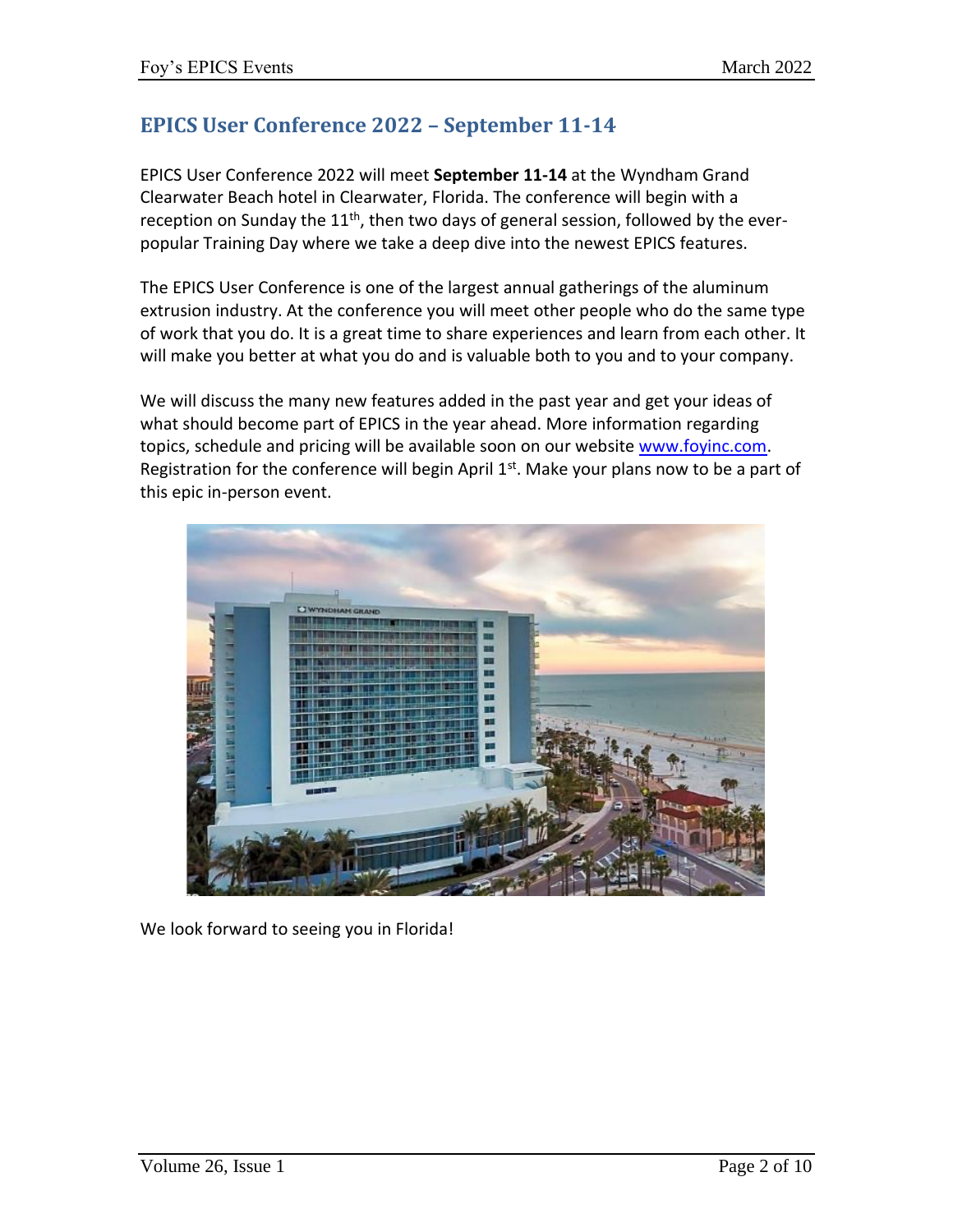## <span id="page-2-0"></span>**EPICS Update 9.15**

This is another feature-rich update with 10 wishlist items, including 5 of the top-10. This is also a broad ranging update with features affecting Planning, Production, Shipping, Inventory Control, Customer Service and Admin.

- 2021 WL #2 Alert specified users when a change is made to an item that requires the work order to be recalculated[. See article below](#page-5-1) for details.
- 2021 #3 Add shipping schedule information to Maintain Customers screen and use this to assign ship dates for new orders

| Shipping Days G Sun G Mon ⊙ Tue G Wed ⊙ Thu G Fri G Sat |  |  |  |  |  |  |  |
|---------------------------------------------------------|--|--|--|--|--|--|--|
|---------------------------------------------------------|--|--|--|--|--|--|--|

- 2021 #5 Add an alert option to the Run Code and, using the Customize Appearance option on the Press Schedule, highlight partially run jobs where an Alert Run Code was selected.
- $\bullet$  2021 #6 When the last available copy of a die is scrapped or made inactive and there is an item on the current press schedule, alert that the item may need to rescheduled.
- 2021 #9 When hovering over the Ship-To customer number in order entry, display the full address to improve the speed and accuracy of selection

| [2531] No Active Copies in Plant                                                                                                               |  |
|------------------------------------------------------------------------------------------------------------------------------------------------|--|
| There are no longer any active copies of Die 00018 in Plant FAR. The<br>items on the Press Schedule using this die may need to be rescheduled. |  |
| ок                                                                                                                                             |  |

| Ship-To | Prod Date        | Ship Date                          | Cust Date<br>Priced |             |       |
|---------|------------------|------------------------------------|---------------------|-------------|-------|
|         | 03/25/2022       | 03/30/2022                         |                     | 11/19/2014  |       |
|         |                  |                                    |                     |             |       |
|         | CustNum CustName | Address <sub>1</sub>               | Address2 City       |             | State |
| 18000   |                  | ALM Incorporated 3872 Red Bud Lane |                     | Hartford CT |       |

• 2021 #10 – Add a Save To File button to the Department Backlog grid



- 2021 #12 On the Stock tab of the Customer Part Numbers screen, display the Source Part field as a drop-down list instead of a text box.
- 2021 #14 Prevent using a rack for production if the rack is currently in another plant. Add this as another effect of the existing config setting, gRestrictRacksByPlant.
- 2021 #16 Add new database fields to record order due date (SOItem.OrigReqDt) and billet PO date

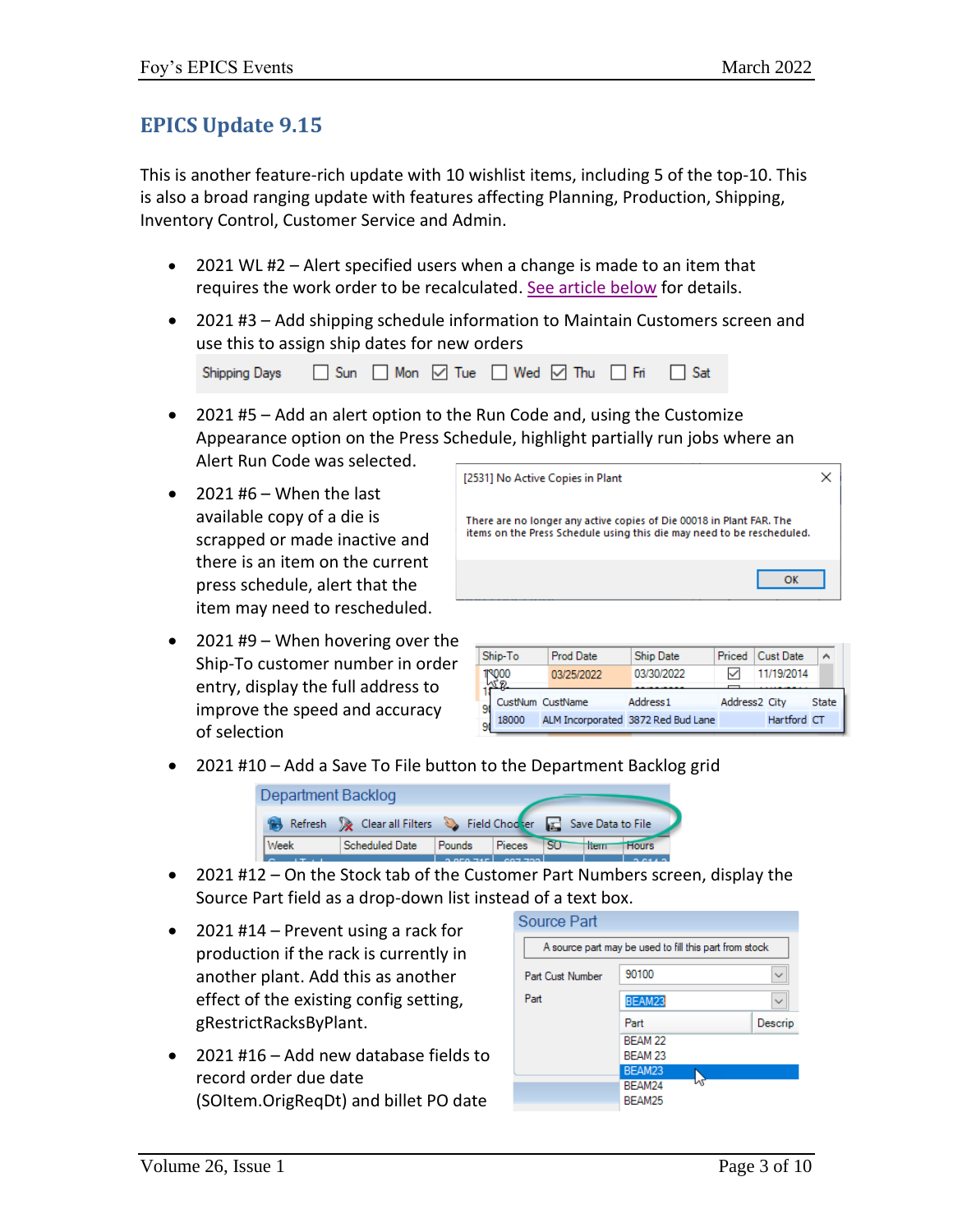(BilletPOItem.OrigDtDue). These new fields are not visible in EPICS and, therefore, are not editable from EPICS. They are available as data to reports and other applications.

 $\bullet$  2021 #17 – When scanning tickets or racks on the Physical Inventory Worksheet, highlight the item scanned

| ⊯ 1040 | 03/08/2022 SCOTT        | AGE OVEN 1         |  |
|--------|-------------------------|--------------------|--|
| 田 1046 | 03/08/2022 SCOTT        | AGE OVEN 1         |  |
| ■ 1048 | 03/08/2022 SCOTT        | <b>LAGE OVEN 1</b> |  |
| 田 1049 | 12/06/2021 STEPHAN BAY1 |                    |  |
| 田 1053 | 12/06/2021 STEPHAN      | - BAY 1            |  |

- Update .NET framework used by EPICS from 4.0 to 4.5.1 to reduce 'Out of memory' errors - \*\*\* Windows XP and Vista are no longer supported \*\*\*
- Add ability to print Billet Tags when adding new ChemComp records. Download a standard Billet Tag report from [www.foyinc.com.](http://www.foyinc.com/)
- Add ability to scan Billet Tags to enter cast numbers when posting press production



• Add new 'Crystal Billet Tag' config settings to support printing Billet

Tags, including an option to promt the user to print the tag (gBilletTagPromptToPrint)

- Allow recurring calendar events to be edited as a group **Note:** this mass-edit ability applies only to events that were added using V9.15 and above. Previosly added events will still need to be edited individually.
- Allow plant-wide calendar events (Department = 'ALL') to be created with nonstandard hours
- Fix: When a lot is split at the press, display the original lot on the Workorder tab of the production screen
- Fix: When editing and reloading item prices while invoicing, correctly reload item prices that appear only on the current invoice
- Fix: Update order entry screen correctly when using Ctrl-O to assign a one-time ship-to address
- Fix: Prevent unhandled exception when right-clicking in the grey area of Production Detail grid of Orders screen
- Fix: Capacity Planning: Prevent unhandled exception if any part's department specs have a standard rate of zero/hour
- Fix: remove the "Edit List" option from grid cells containing a user name to prevent unhandled exceptions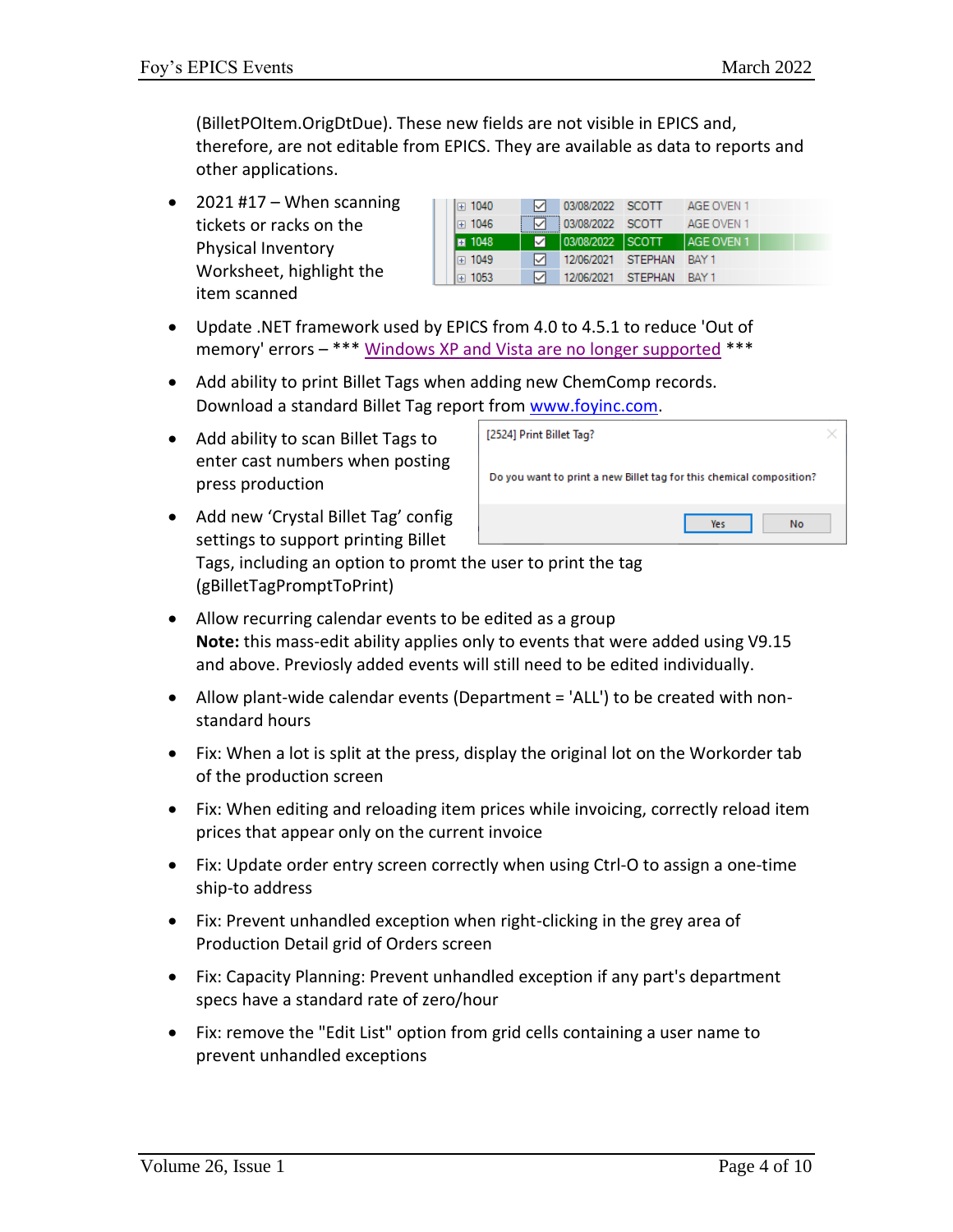- Fix: Slight resize of Customer Part screen to eliminate white space in the middle of the screen when maximized
- Fix: When applying price changes to quotes, also update PricePerWt
- Fix: Do not allow the only price line to be deleted for any miscellaneous invoice line
- Fix: Prevent workaround that allowed posting production in a department for which the user has only read permission

## <span id="page-4-0"></span>**Online EPICS Training and Online Report-Writing Training**

EPICS User Training is now being offered online. This is the standard 4-day class which. The next online classes are scheduled for April 18-21, May 23-26, and June 20-23. Meeting time is 9:00AM to 4:00PM Central time with a lunch break at noon.



A good internet connection and dual monitors are essential. One monitor is needed for watching the instructor's screen

and another for running EPICS. This could be individuals in their homes or offices, or it could be several people in a conference room with a single large screen with speakers to see and hear the instructor and with individual PCs for each trainee. Trainees will connect via VPN to a training database on a Foy Inc server.

This is a great opportunity to provide training to your administrators and key users without the expense of travel. Training is valuable not only for new users, but also as a refresher for long-time EPICS users. Much has been added to EPICS V9 in past few years, and there are probably other things that have been forgotten. Take this opportunity to see the full scope of what EPICS has to offer.

Also available is Report Writing training. This is a novice-level class which uses Crystal Reports and the EPICS database to teach how to create and edit reports used in EPICS. [Please see the Foy Inc website for details.](https://www.foyinc.com/Pages/Training/Classes.aspx)

If you are interested in EPICS User Training or in Report Writing Training, please call us at 972-782-7282 or email us at [info@foyinc.com.](mailto:info@foyinc.com)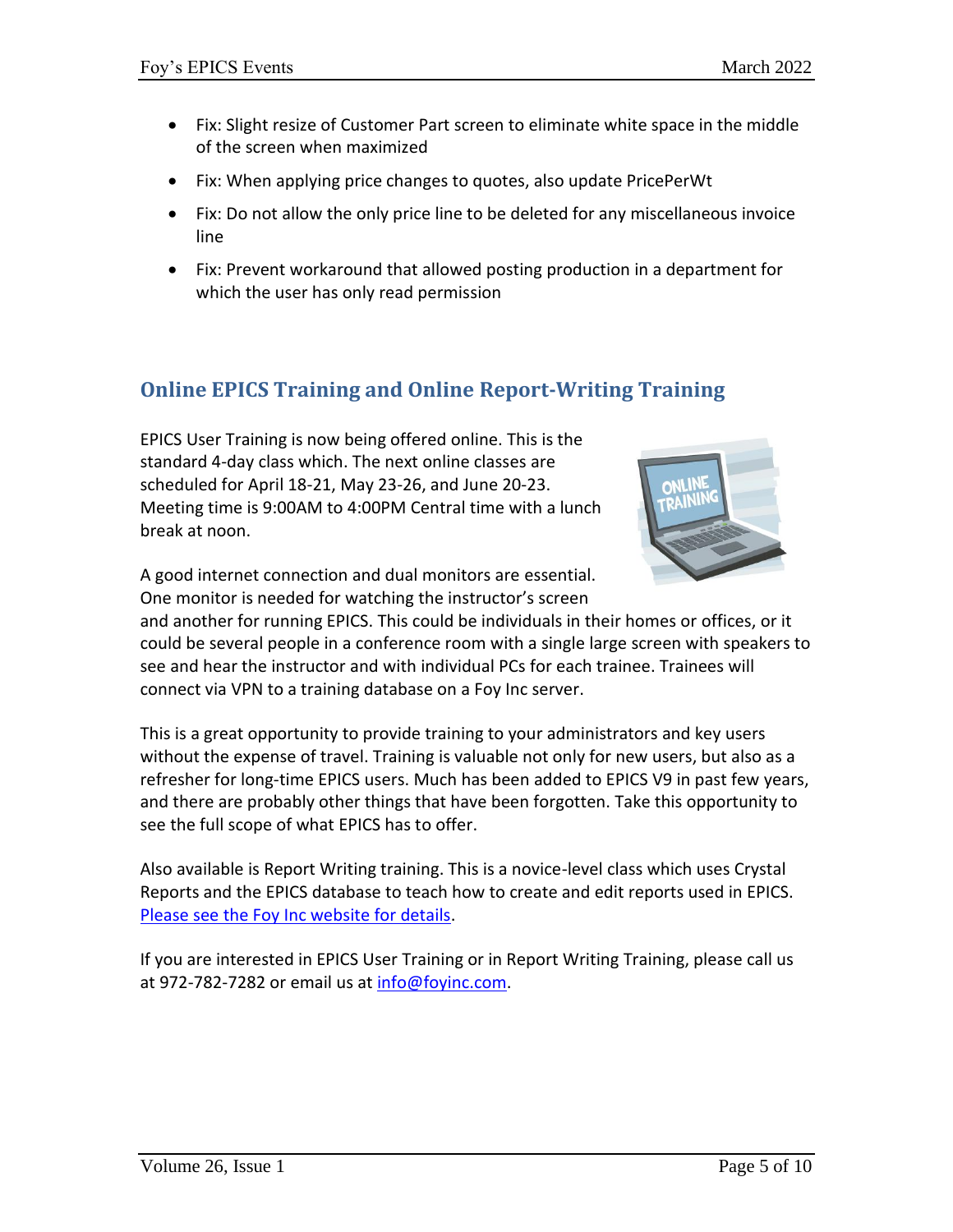# <span id="page-5-1"></span><span id="page-5-0"></span>**#2 Wishlist Item – Alert Users when Workorder Should Be Recalculated**

Changes are sometimes made to sales order which require the workorder to be recalculated. In this case, a message is displayed instructing the user to "destroy all previous copies of this workorder" or "notify Production immediately." These are helpful messages but, once the message is cleared, it is entirely up to the user to take note of the SO-Item-Lot and then take action. The action might require talking with others to pass along the information. With this update, appropriate users (such as workorder planners, schedulers, or department supervisors) can automatically receive an EPICS Notification when such changes are made.

This new feature uses the EPICS Notifications system. This is a standard, but optional,

system. Look in the File menu to see if it is enabled for you. If it is, you will see the Notifications bell icon. If not, enable config setting gEnableNotifications and then see EPICS Help for how it works. When enabled, notifications will be displayed both as a Windows notification on the



Windows taskbar and on a Notifications screen in EPICS.

| gUserNotifiedOnWorkorderChanged Default | <b>Network</b>                    | Plant (FAR)   |  | User (SCOTT) |
|-----------------------------------------|-----------------------------------|---------------|--|--------------|
| <b>Current Value</b>                    | PLANNING:G                        |               |  |              |
| New Value                               | <b>PLANNING:G</b><br>$\checkmark$ |               |  |              |
|                                         | Name                              | GroupOrUser ^ |  |              |
|                                         | DIE SHOP                          | <b>GROUP</b>  |  |              |
|                                         | <b>FABRICATION</b>                | <b>GROUP</b>  |  |              |
|                                         | <b>PACKING</b>                    | <b>GROUP</b>  |  |              |
|                                         | <b>PLANNING</b>                   | <b>GROUP</b>  |  |              |
|                                         | PRESS OPERATORS                   | <b>GROUP</b>  |  |              |

To select users to receive the notifications, open the Configuration screen, go to the Production Settings category and find gUserNotifiedOnWorkorderChanged. In the Network column select either an individual user or a user group. User groups can be created and assigned from the Manage EPICS Users screen.



The selected users will see this as a Windows notification and within EPICS. The message is displayed with an option

| <b>Notification</b>                                                       |                |
|---------------------------------------------------------------------------|----------------|
| <b>Delete</b><br>x                                                        | Reply          |
| SO 14893-17 was modified and its workorders will need to be recalculated. |                |
| Reference                                                                 |                |
|                                                                           | Open Reference |
| SO Item 14893 - 17                                                        |                |

to "Open Reference" to open the Sales Orders screen for the indicated sales order and item number.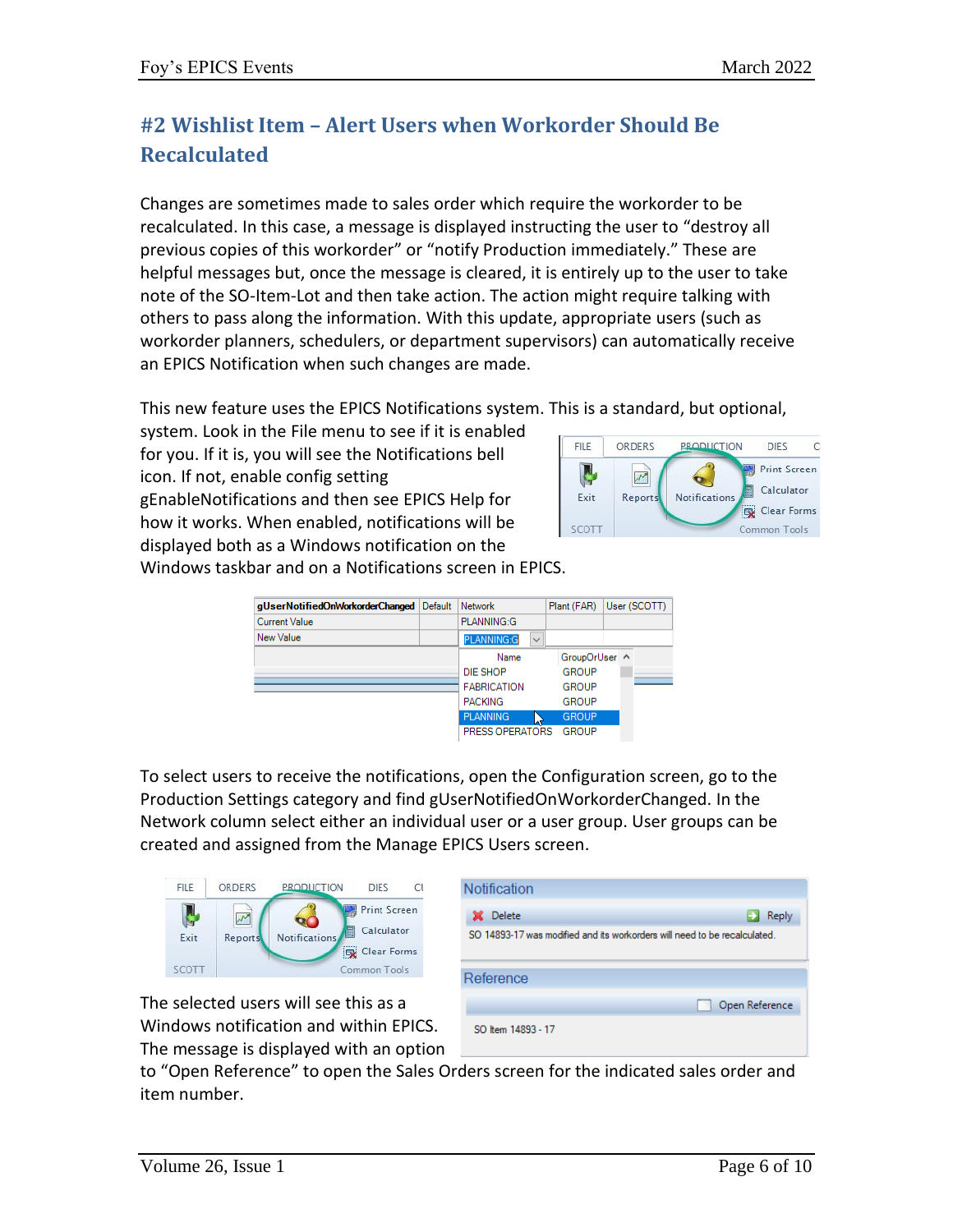## <span id="page-6-0"></span>**Update 9.15 Marks the End of Support for Windows XP and Vista**

With update 9.15, EPICS will update its Microsoft Framework version from 4.0 to 4.5.1. As discussed at last year's User Conference and in previous newsletters, this is a necessary step for keeping EPICS up-to-date with the latest technology. This will also make EPICS less prone to "out of memory" errors which can occur when power-users open many large reports and query screens at the same time.



This will mean the end of our support for Windows XP and Vista. Microsoft dropped support for XP in 2014 and for Vista in 2012. You must therefore replace or update any Windows XP workstations at your facility that are used for EPICS before upgrading to V9.15. EPICS fully supports Windows 7 OS and later. You can view our full list of currently supported platforms here:

<https://www.foyinc.com/Pages/EPICS/SupportedPlatforms.aspx>

If the EPICS v9.15 installation is run on an XP or Vista machine, the installation will stop and display a message about an incompatible operating system.

# <span id="page-6-1"></span>**Incompatibility with Crystal Reports 2020**

An incompatibility with Crystal Reports 2020 and EPICS has been discovered. While reports created with CR 2020 are compatible with EPICS, the custom function library used by several key reports is not. Functions such as foyEPICSfnLen, foyEPICSfnConvertUnit, foyEPICSOrderedPieces, foyEPICSOrderedWeight and others you know and love are simply not available in CR 2020.

EPICS is, and must be, a 32-bit application to support the many EPICS users running 32 bit Windows operating systems. CR 2020, however, is 64-bit only. The function library must also be 32-bit to support EPICS, so it will not work with CR 2020. This makes CR 2020 incompatible with EPICS and therefore should not be used to design reports for EPICS.

EPICS is fully compatible with all CR versions released since 2002 and functionally there is very little difference among these versions. Our recommendation, then, is EPICS users continue using one of these fully supported versions. If you are purchasing Crystal for the first time want to update your Crystal version, we recommend CR 2016.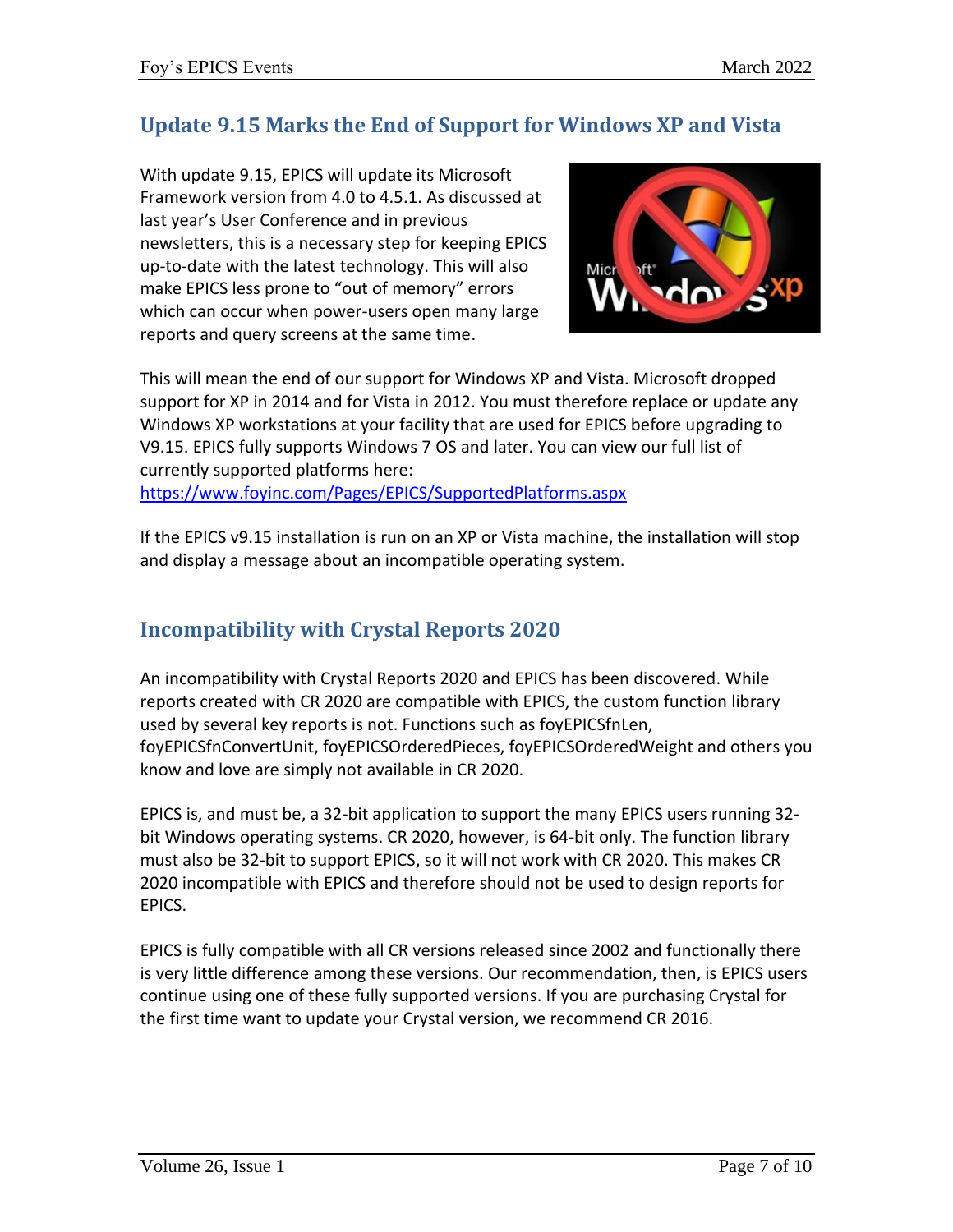## <span id="page-7-0"></span>**EPICS Connect: Access EPICS Information Online**

### **EPICS Connect: Order Status - Bringing EPICS to Customers**

Extrusion customers often want to be able to check the status of their orders in progress quickly and easily. This can result in customer service staff spending time responding to the same basic questions repeatedly. EPICS Connect gives extruders a way to make real time order status information available to their customers through an online portal.



Extruders can choose which information to make available through EPICS Connect. EPICS Connect uses several database views that can be customized as needed to change what information about orders and items is accessible to users.

EPICS Connect accounts can be created based on a salesperson code, customer group, or specific customer to ensure a given login can see all the information they should be able to view and none of the information they should not.

It is also possible to add reports to EPICS Connect. Reports can be configured to run for either a single customer or for all customers a user can view data for. It is also possible to choose which users may run a given report and which may noy. Web users with permission to use a report can request to have it automatically generated and either request to have it emailed to them or presented as a download directly from the EPICS Connect website.

## **EPICS Connect: Outside Processors – Closing the Loop**

EPICS Connect also allows extruders to gain more detailed information from their outside processors. EPICS Connect can be used with some outside processors while still handling other outside processors normally, allowing extruders to use the system only with outside processors that are willing to use the system.

Outside Processor accounts in EPICS Connect can see tickets shipped to them and mark them as received, and then post an update when the material is shipped back. They can also use EPICS Connect to add production notes, report if any pieces are scrapped, and easily split tickets if they arrive or need to be shipped back in multiple batches.

Outside Processor accounts are also able to view information about orders that have the relevant outside processor in the routing to better prepare for upcoming material. As with the Order Status features, all information shown to outside processors can be customized by the extruder to ensure that outside processors are able to see exactly the information that is relevant to them.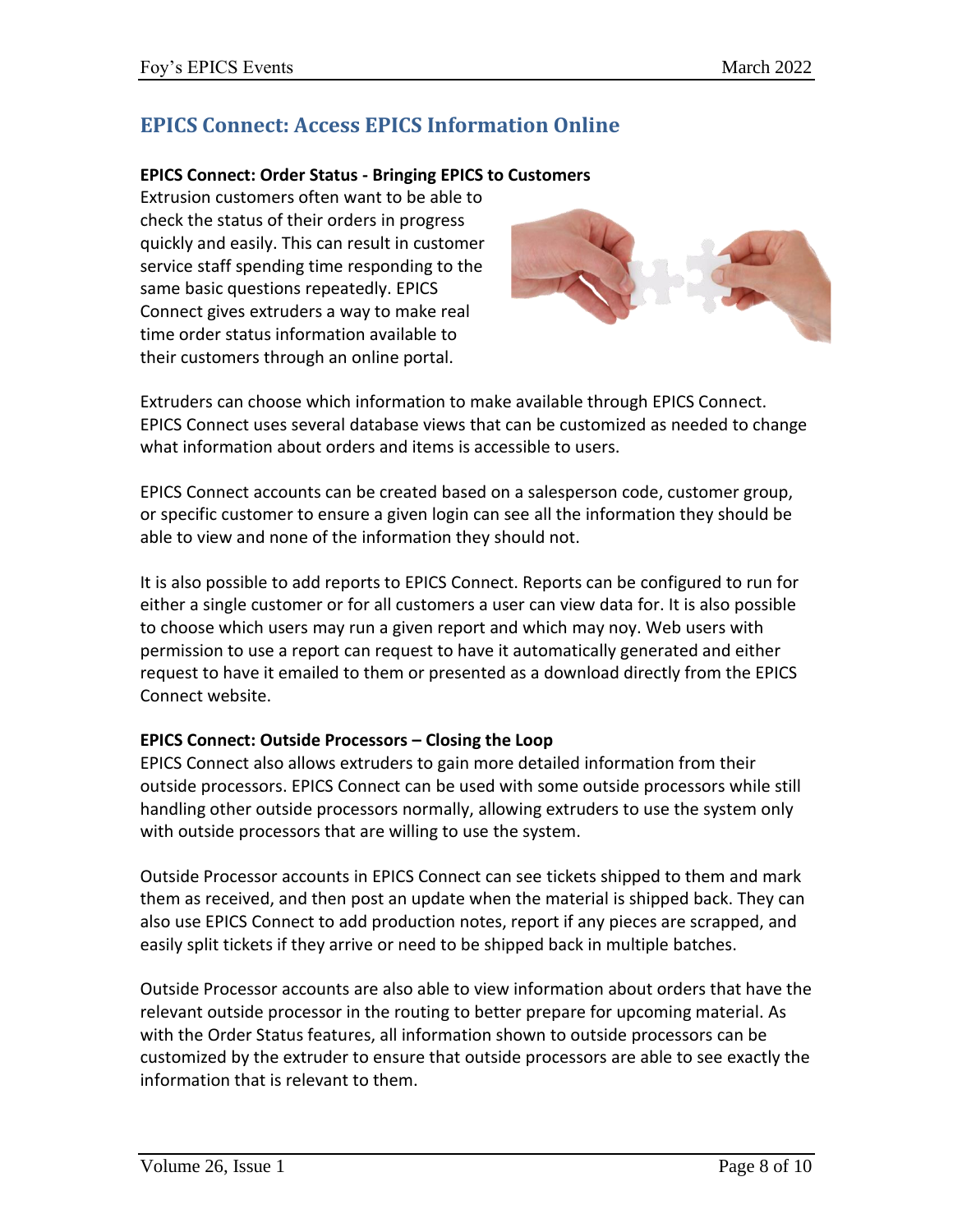### **EPICS Connect Security Information**

Data is sent between the EPICS Connect website and extrusion company servers through the EPICS Connect service, which uses a secure SSL Web Socket connection to transfer data. The EPICS Connect service does not expose the Extruder database itself to the internet – the service does not accept incoming connections at all. Instead, it establishes a connection directly to the central EPICS Connect server. The server relays requests for information and responses between the website and the service. These requests are predefined keywords with a very limited scope. If the central server is compromised, it will still not be possible to use the connection to execute arbitrary SQL commands or queries.

Please contact Foy Inc to discuss how EPICS Connect can work for you.

## <span id="page-8-0"></span>**Welcome to New EPICS Customer**

**Extrusions, Inc.** is a full-service extruder in Fort Scott, Kansas featuring a large inventory of stock dies and thousands of custom shapes for all types of aluminum products. Specializing in flexibility and creativity, they work closely with clients to provide the best solution and top-quality products.



## <span id="page-8-1"></span>**Foy Inc at ET 2022**



The long-anticipated ET 2022 is planned for May 3 – 5 in Orlando, Florida. The Extrusion Technology conference brings together extruders from all over the globe to share their experience and learn from each other. New products and processes are displayed and technical papers are presented by industry leaders and academic scholars. We at Foy Inc will be among the presenters. Look for our two presentations: *Maintaining Traceability of Extruded Lots* and *The Benefits of Barcode and RFID Scanning in Managing Extrusion Production Information*.

We will have a booth in the ET Expo as we have for every ET since 1980. **Please come by and see us in booth P908** at the main entrance. We look forward to seeing you.